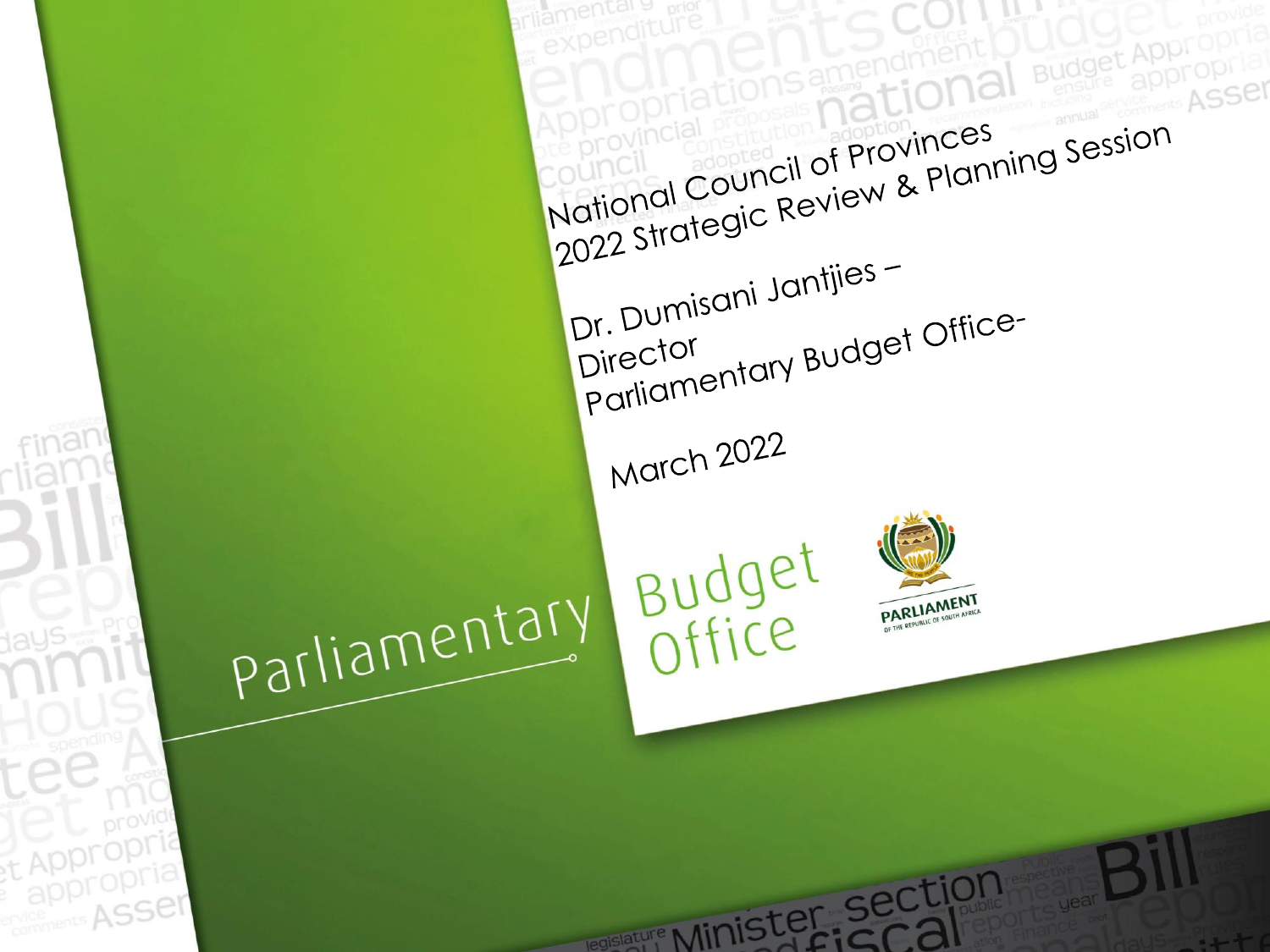

- Introduction
- Background
- 2022 Provincial and Local government fiscal framework
- Issues impacting on municipalities equitable share
- Understanding the sources of municipal revenue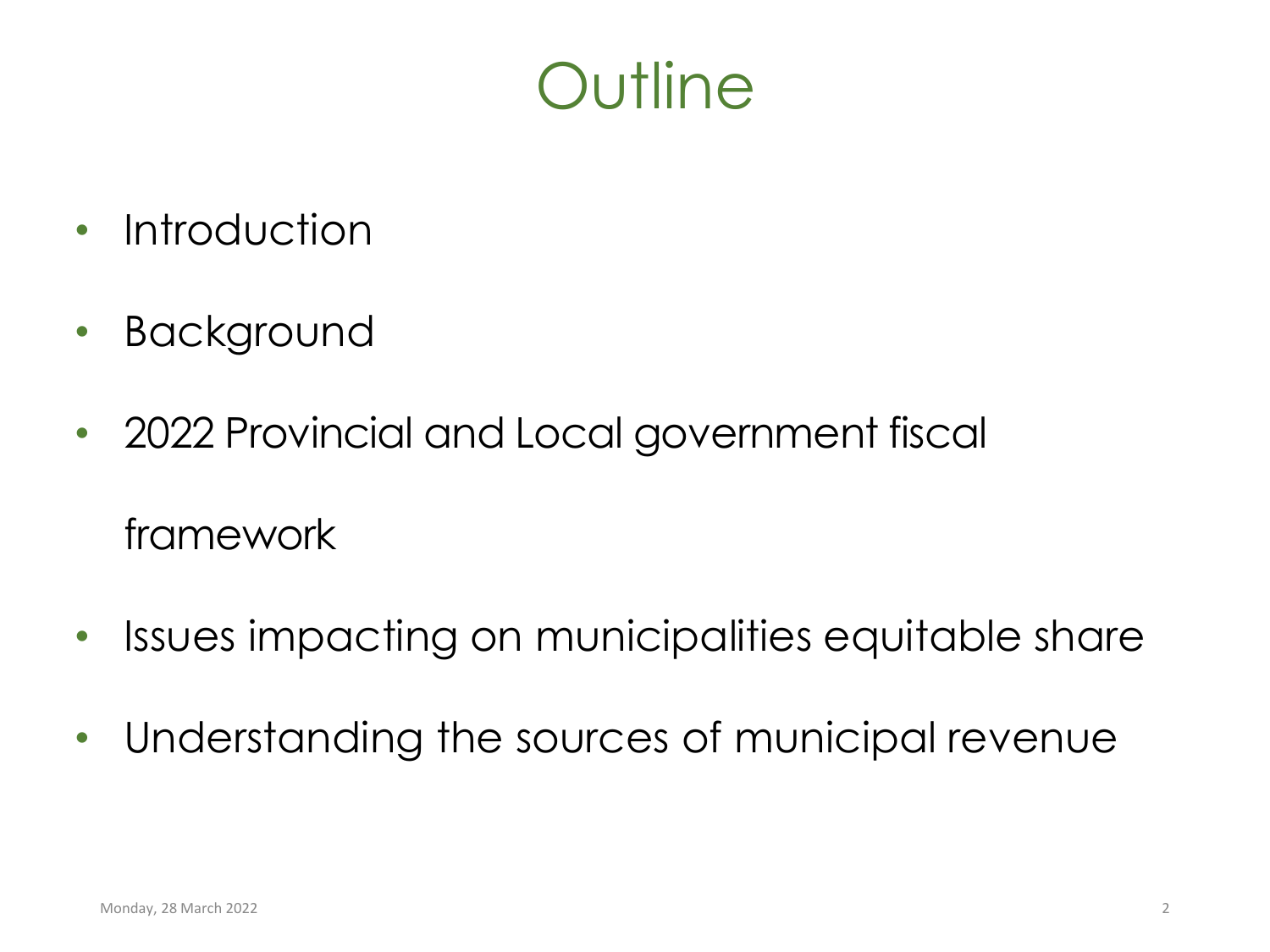# **Introduction**

- The Parliamentary Budget Office is a juristic entity of South African Parliament, established by sec 15 of the Money Bills and Related Matters Act 2009, as amended in 2018
- Established to support the implementation of the Money Bills and Related Matters Act; in particular support to Finance and Appropriations Committees in both Houses of South African Parliament; but other Committees and Members of Parliament (MPs) subject to the availability of capacity
- The Money Bills and Related Matters Act of 2009 provide procedures to amend or approve the National Budget and related instruments, fiscal framework, Appropriations Bill
- The Parliamentary Budget Office offers independent and objective analysis and advice to Parliament on money bills and other bills presented by the Executive; and any other documentation or reports with fiscal implications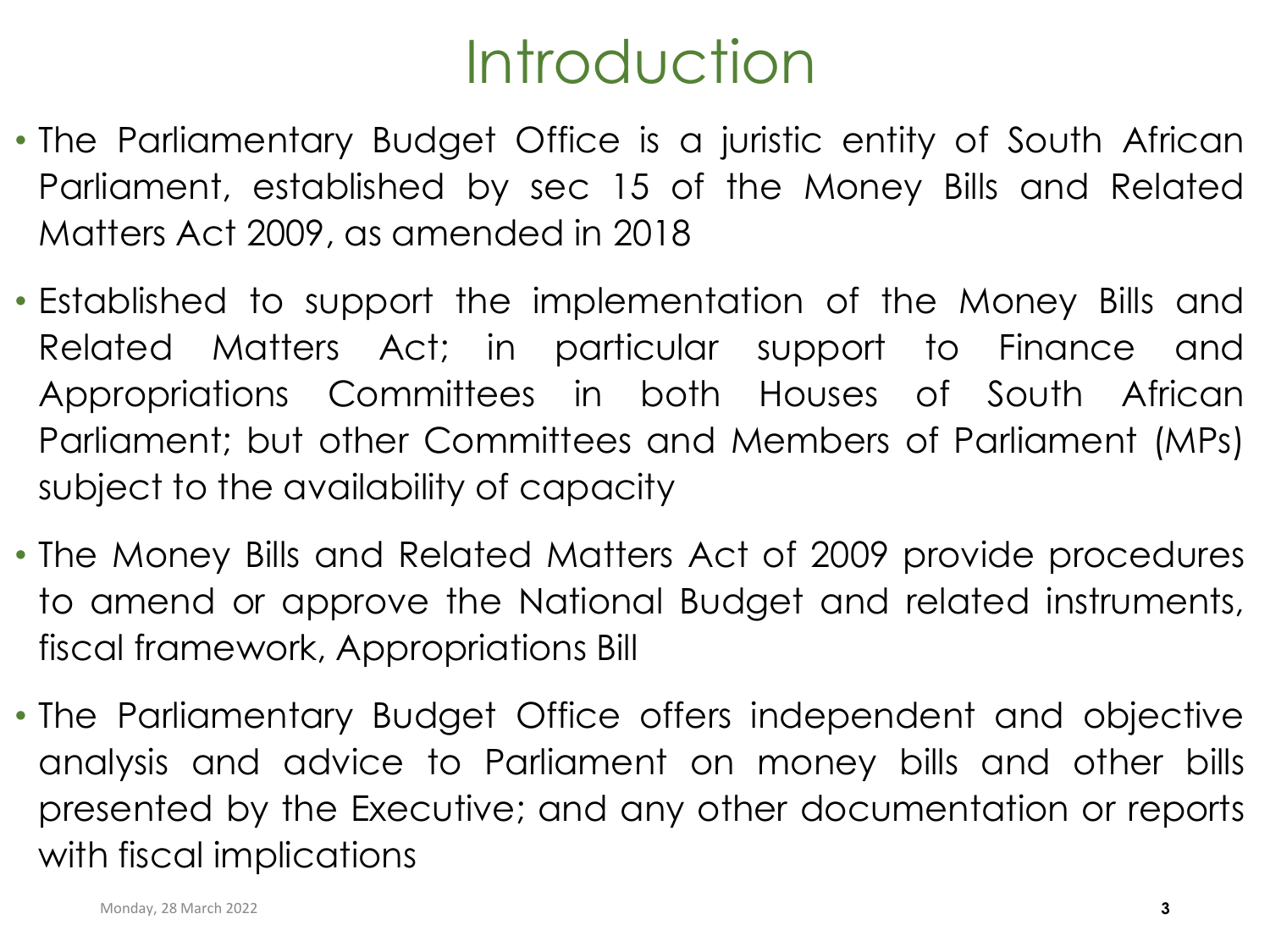# Background

In South Africa and in other countries we have seen an increase demand for a rigorous legislative oversight and need for better governance mechanisms over government service delivery and development indicators

The form of governance or oversight system (2 or 3-tier spheres) inherently affects or determine state service delivery capabilities and related oversight (National, Provincial and Local Spheres)

Some key leanings related to three-tier system from the international experiences;

- There are currently fewer countries that have three-tier government spheres, e.g. Argentina, Brazil, South Africa and Switzerland
- National developed policy priorities are not always implemented by other spheres of government; due to in part the contestations around fiscal powers and weaker coordination between the three spheres
- Capable Local government sphere is prerequisite and necessary to realising service delivery goals and objectives set out at National sphere. Therefore, it is necessary that local government has sufficient technical and administrative competence
- Three-tier governance system requires a great cooperation between the provincial and local government spheres in relation to fiscal powers. This approach is able to reduces service delivery complexity and governance measures
- Provincial and local government often accounts for significant public expenditure and are major public employers, and grants and subsidies are their (for it is own revenue) key revenue sources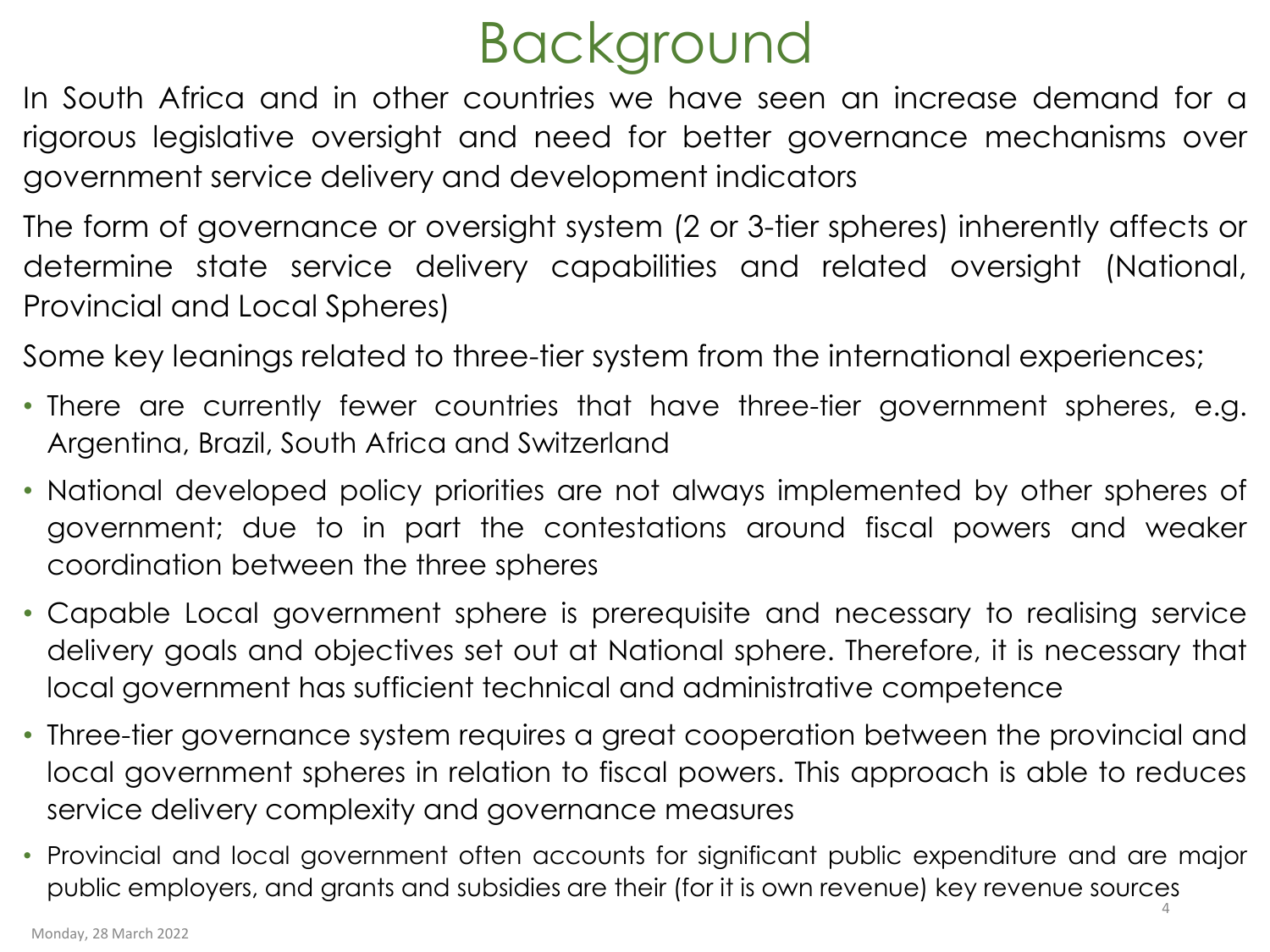## 2022 Provincial and Local government Fiscal Framework

- 2022 Budget states that over the MTEF, the provincial and local spheres of government will focus on improving service delivery
- Provincial and local government allocations accounts for 51.2%
- Provincial allocation increased by R58.4 billion to R682.5 (41.4% of DORA) while local government increased by R30.7 billion to R150.6 billion(9.8% of DORA)
- The number of municipalities in financial distress has risen from 86 in 2013/14 to 175 in 2019/20, and 123 municipalities passed unfunded budgets.
- Shortage of skills capacity in municipalities is often raised as one of sources of poor service delivery
- Per capita allocations to rural and low-income provinces and municipalities has increased relative to more urbanized counterparts. However, patterns of migration have significant impact on service delivery
- Poor revenue management and inability to raise own revenue is one of the biggest causes of financial distress to local government
- Underspending of infrastructure grants and lack of sufficient spending on repairs and maintenance leads to greater technical losses
- Greater spending efficiency and fiscal discipline are required in provinces and municipalities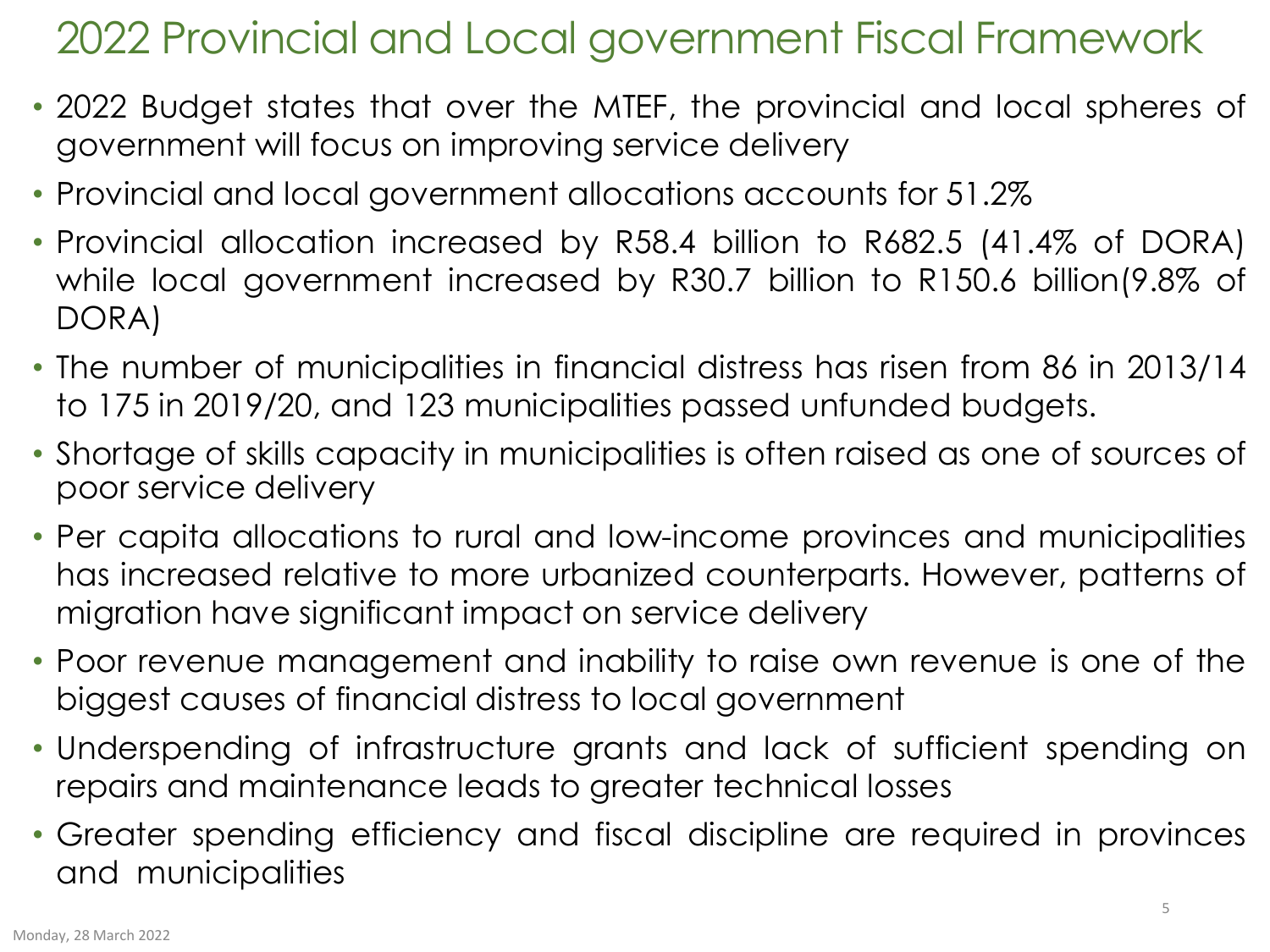#### Local Government Equitable Share (LGES)

- Allocation is derived from Section 214 of the Constitution, which requires an Act of Parliament to provide for *"the equitable division of revenue raised nationally among the national, provincial and local spheres of Government"*
- The share of nationally raised revenue allocated to the Local Government sphere through the equitable share is based on:
	- The functions assigned to each government sphere emanating from the Constitution;
	- Revenue-raising powers and abilities; and
	- The total national revenue available (tax receipts and borrowing)
- Section 214 of the Constitution further provides a list of criteria to be considered when deciding on the equitable share allocation to each Government sphere, and these are:
	- National interest, national debt and other national obligations, fiscal capacity and efficiency of the Provinces and Municipalities,
- Significant part of the equitable share or success therefore, is reliance on the local government sector capabilities raise own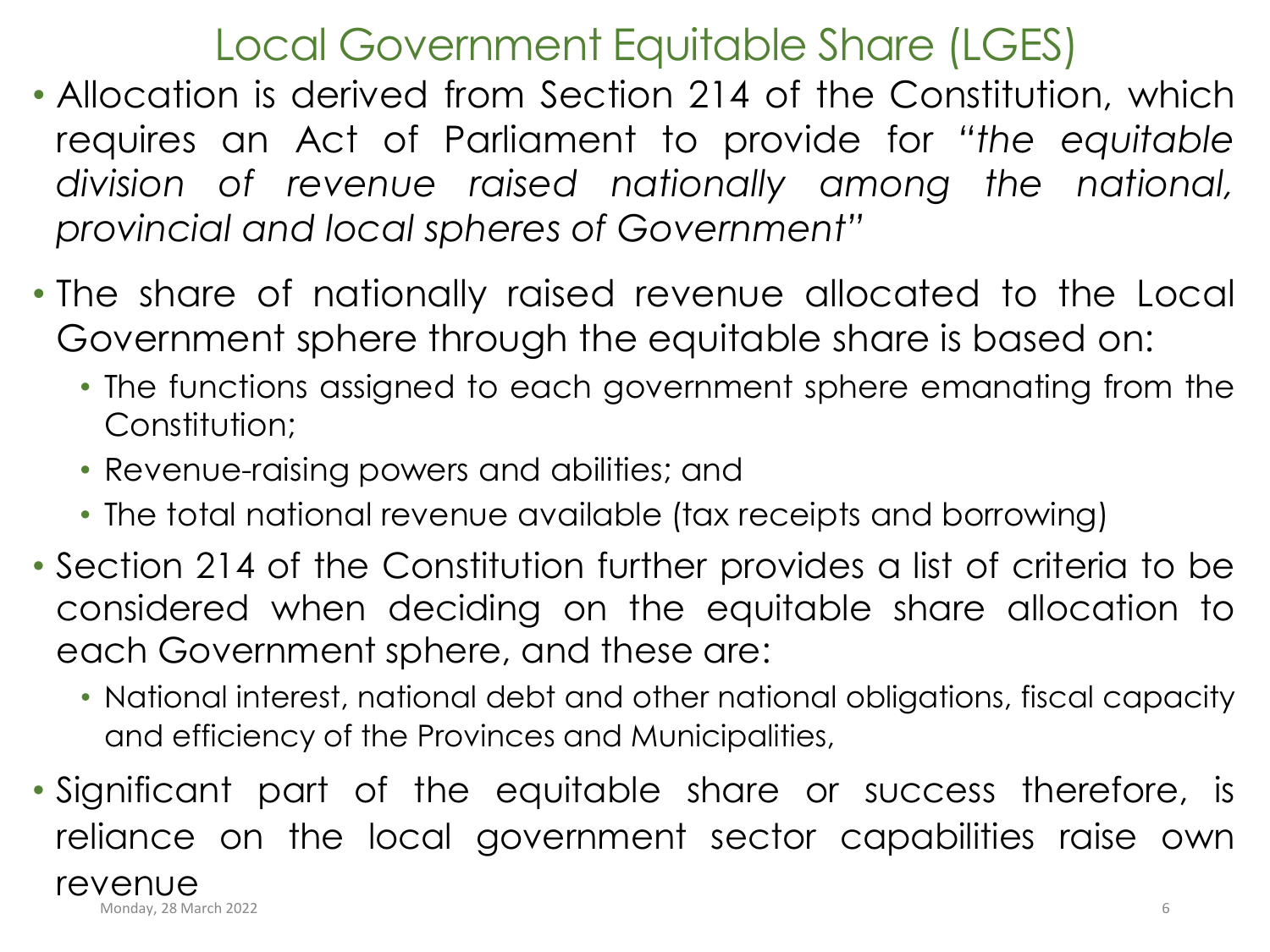#### Local Government Equitable Share (LGES)

- Local government is entitled to an equitable share of nationally raised revenue to enable it to provide basic services and perform its allocated functions
- The LGES is an unconditional transfer that supplements the revenue that municipalities can raise themselves
- The LGES provides funding for municipalities to deliver free basic services to poor households and subsidizes the cost of administration and other core services for those municipalities with the least potential to cover these costs from their own revenues
- The LGES formula
	- Designed to enable municipalities to provide basic services and perform the functions allocated to them taking into account the fiscal capacity and efficiency and developmental and other needs of municipalities
	- Uses demographic and other data to determine each municipality's portion of the local government equitable share
	- Components, Basic Services Component, Institutional Component, Community Services Component, Revenue Adjustment Factor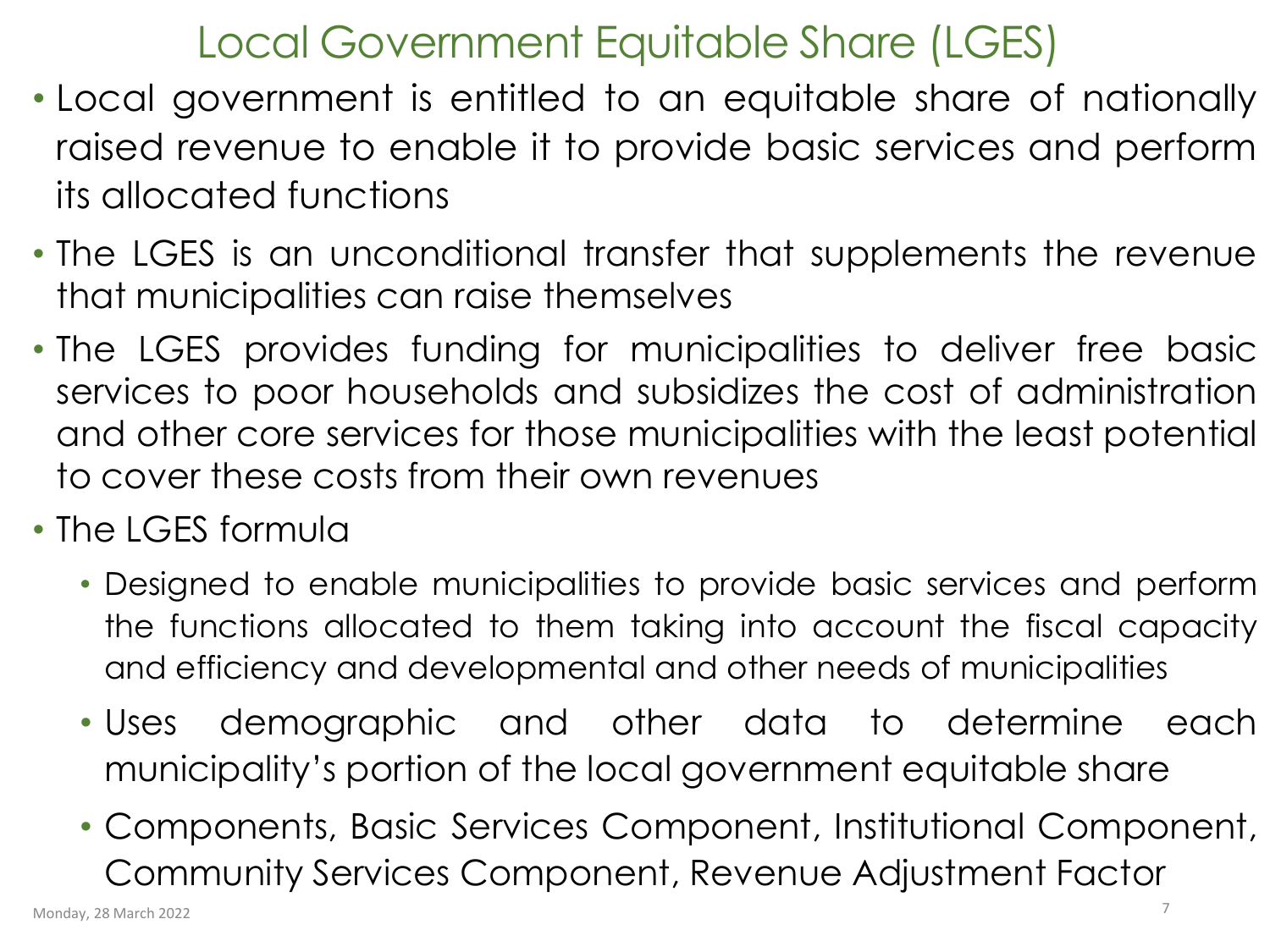Some of the issues impacting on municipalities equitable share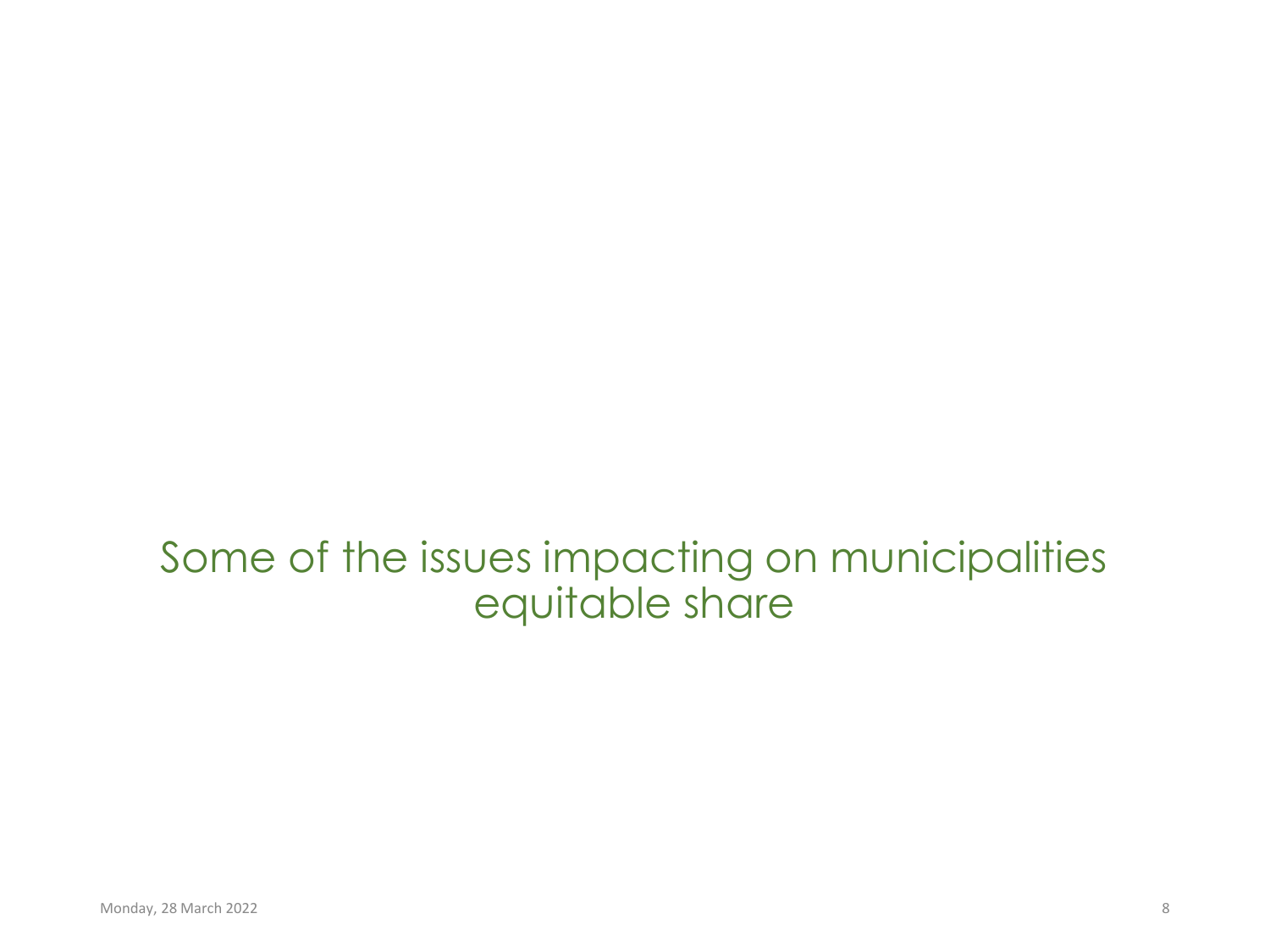#### Issues impacting on municipalities equitable share

- Weak institutional arrangements between district and local municipalities
- High levels of water and electricity losses lead to unaccounted and reduced municipalities revenues
- High operating costs and in particular, above normal COE
- Municipalities are over stating the debtors figures and under stating their creditors figures. This exercise also revealed that the creditors amounts far exceed the equitable tranche due
- Incompetent leadership and weak financial management lead to mismanagement of finances and lead to debt escalation
- Weak tariff setting ability contribute to tariffs are not fully cost reflective
- Poor revenue management led to payments due to creditors far exceeding revenue collected
- Setting unaffordable and unrealistic repayment arrangement, and in many cases are concluded merely for compliance
- The lack of credible Service Level Agreements between municipalities and their bulk services providers (Eskom and Water boards) 9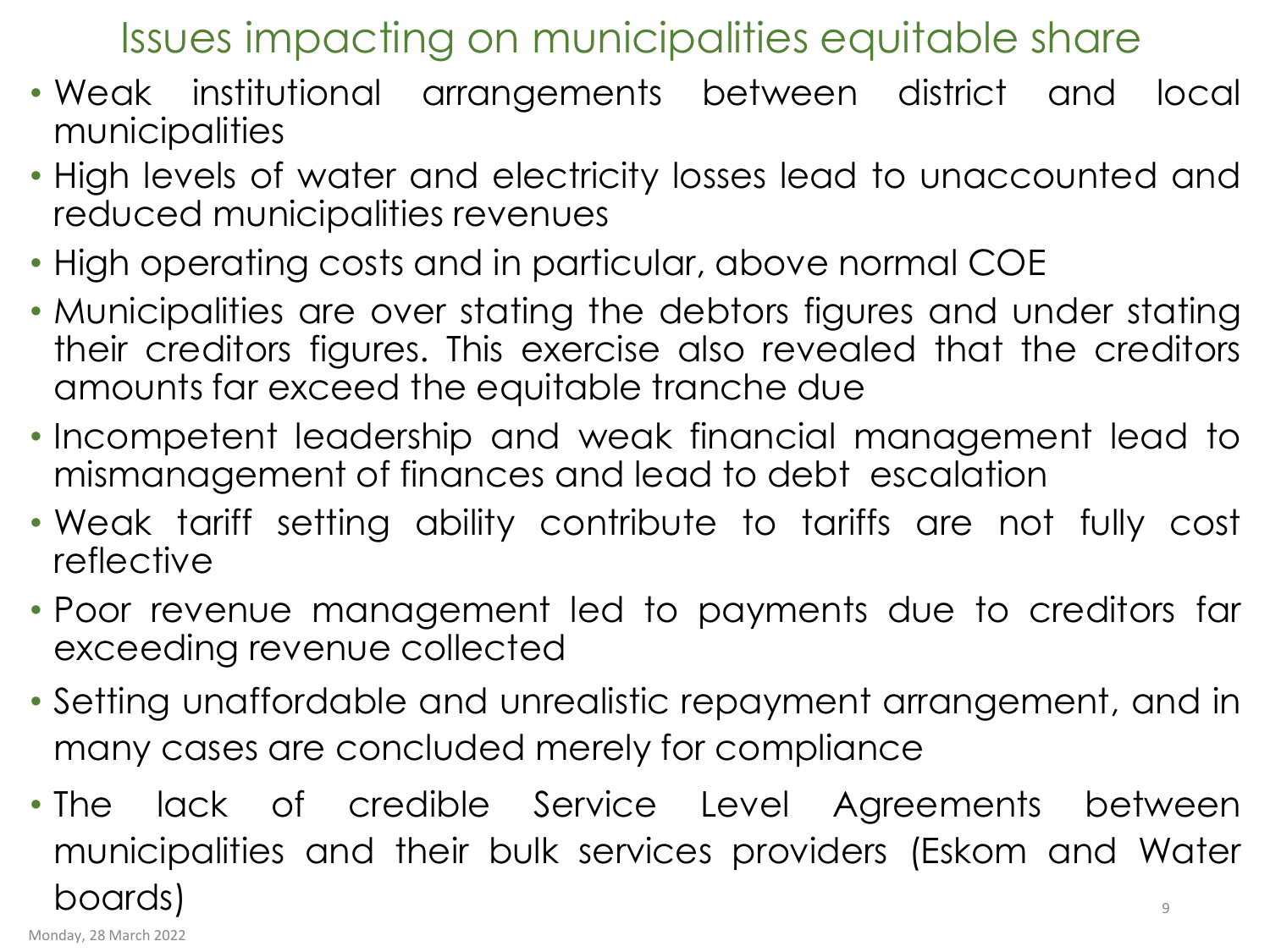#### Other key issues related to service charge- Eskom in particular

- Tariffs charged are not always the same across the different municipalities whereas all licensed municipalities are being charged the same tariff by Eskom
- Charging a lower tariff for the supply of electricity than tariff charged by Eskom thereby leading to accruing of debt
- Inefficient billing systems where in some instances billing is based on an average rate of consumption of electricity
- Electricity supply infrastructure such as transformers and meters in some of the municipalities are so old that they need to be replaced
- Submission of unreliable information by municipalities affect their proper assessment by NERSA for tariff approval
- Municipalities resort to the use of equitable share transfers to pay for electricity bulk purchases to Eskom. This is problematic since equitable share is meant to deal with poor households while other households should be paying for the services
- Municipalities that implemented untampered prepaid meters are able to collect steady revenue as compared to conventional meters
- There are consumers that are paying for electricity regularly at the tariff being charged. However, due to the fact that municipalities were not passing the payment to Eskom, these consumers may be unfairly affected when Eskom cuts off the electricity supply to municipalities that do not pay their debt 10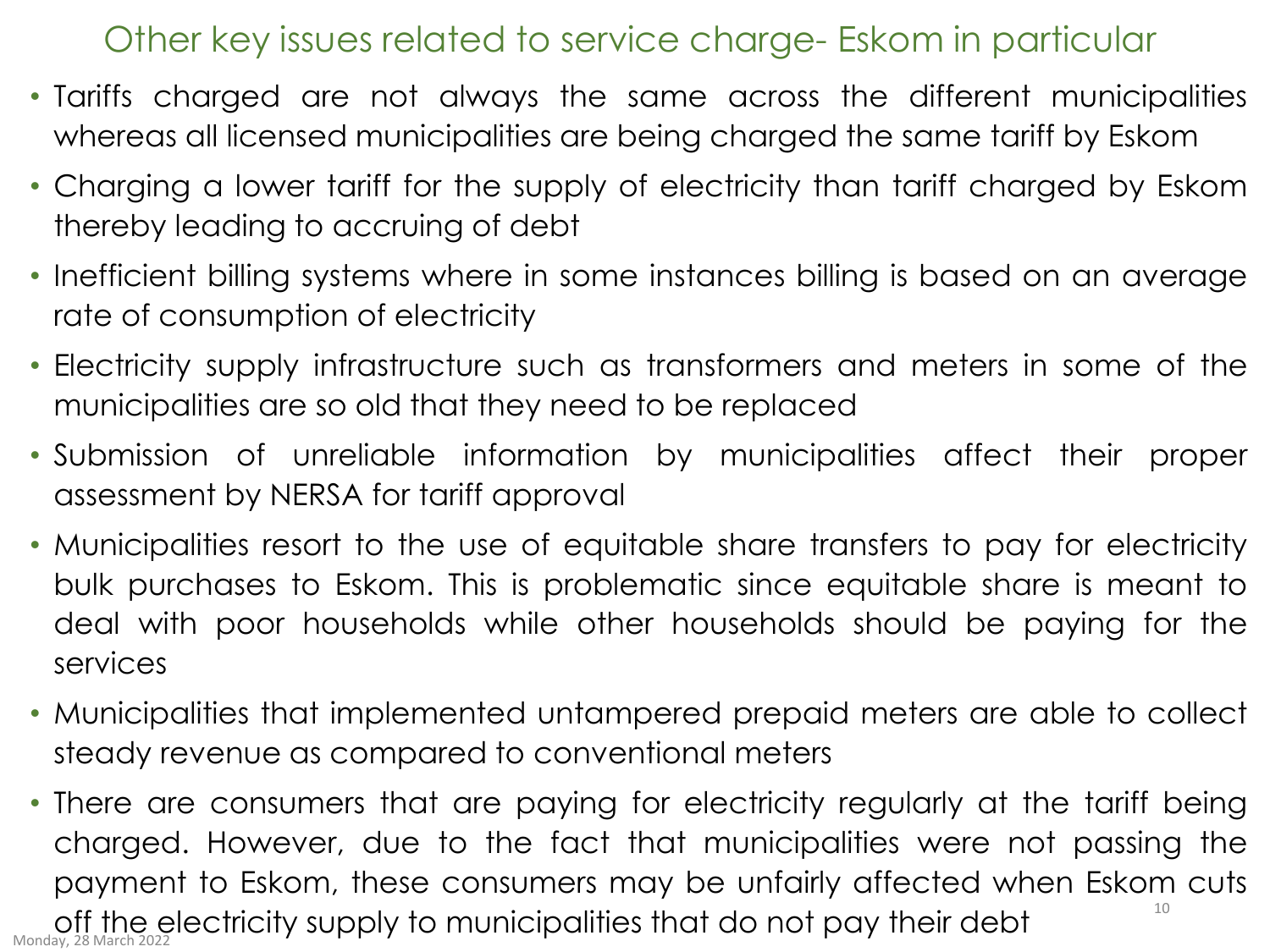## 2021Understanding the sources of municipal revenue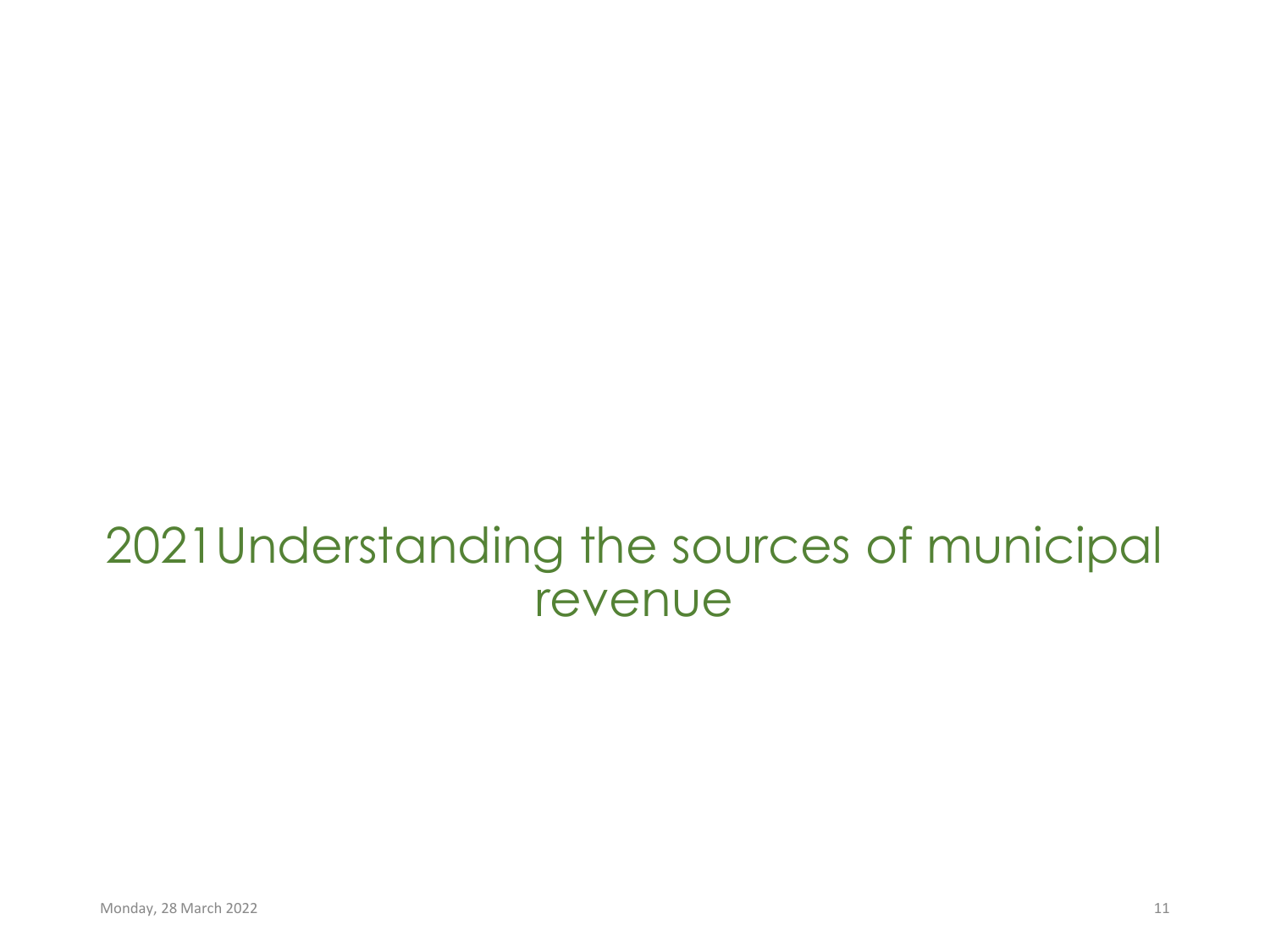2021 Understanding the sources of municipal revenue

- An overview of the main sources of local government revenue and main operating expenditure
- Shows historic trends and estimated collection rates hampered by slow economic growth, Covid-19 and others
- Further shows that Metros rely on service charges to households and businesses to fund current expenditure
- The reduction in government transfers due to fiscal consolidations is likely to negatively affecting municipal revenue sources over the medium term
- The declining budgets due to the declining revenue collection rates and transfers from other spheres of government to municipalities are concerns that might adversely affect the implementation of the District Development Model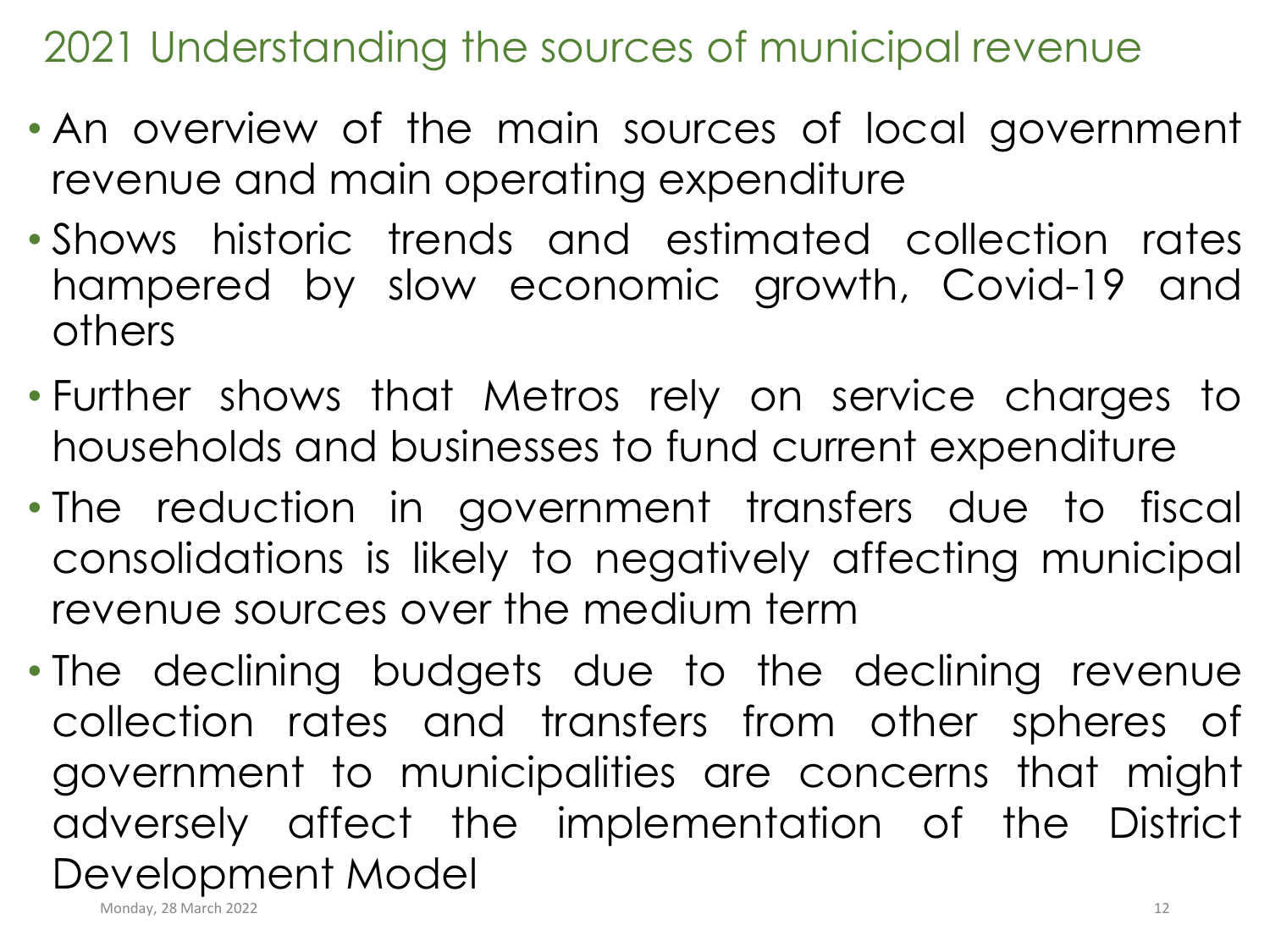## Funding structure of local government expenditure

- Main sources of local government revenue is property rates and service charges, which on aggregate amounted to 62.5% of the total operating budget
	- Biggest proportion of the 62.5% which is 29.5 % come from electricity service charges.
	- Income from transfers and subsidies amounted to 23.8 % of the total operating revenue budget
- Main local government operating expenditure item is employee related costs, which on aggregate amounted to 29.4% of the total local government operating expenditure
	- The aggregate bulk purchases amounted to 21.6% of the total local government operating expenditure
- Main source of capital revenue that funds capital expenditure is transfers from the national government around 53.9 % of the total capital revenue budget
	- Other main local government capital sources are internally generated and from borrowing, 27.8% and 13.6% respectively of the total capital revenue budget
- Capital expenditure is mainly for road transport and water management, which amounted to 20% and 26% respectively of the total spending on capital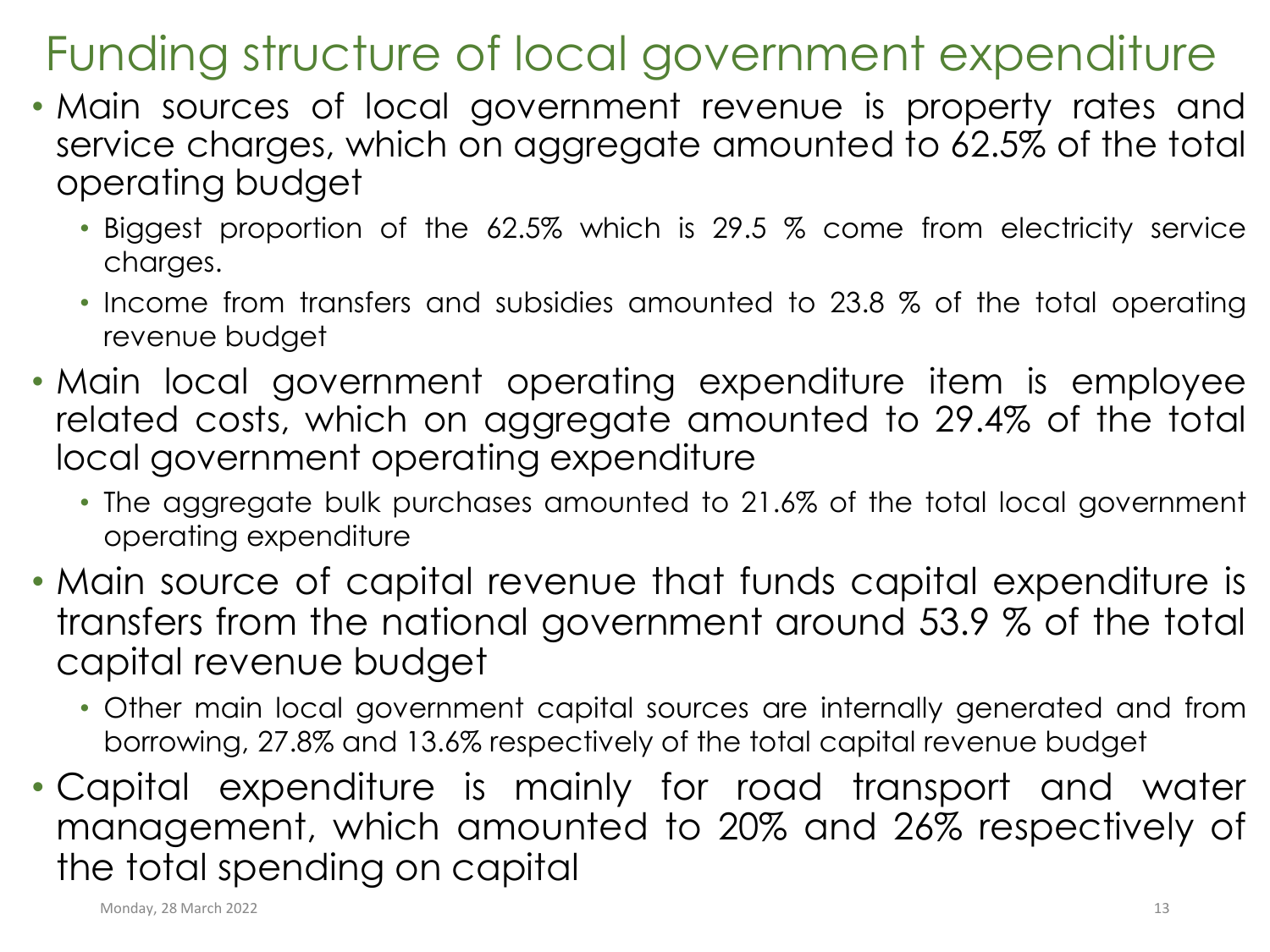## Revenue sources for Metros

- Total income of Metros has increased from approximately R50 billion to R56 billion between 2017/18 and 2020/21
	- The increase in revenue collection is mainly due to increases in service charges and transfers received in the form of grants
- Smallest proportion of total revenue in metros is from grants
	- The proportion of income from grants has also decreased from contributing 5.9% to total revenue to 3.1%
	- The proportion of income from service charges, the main source of income, has dropped in Buffalo City, Cape Town, eThekwini, City of Johannesburg and Mangaung from 2018 to 2021, while other resources increased
- Annual average growth on total revenue sources for Metros between 2017/18 and 2020/21 amounted to 3.3%
	- In total, Metros has, on average, received 16.8 % less from grants between the 2017/18 and 2020/21
- Income from property rates has grown on average by between 4.9% and 14.6% in Metros
	- Income from Service charges has increased, on average, between 3.5% and 15.9% in Metros
	- Income from other sources has increased, on average, between 1.7% and 21.5% in Metros 14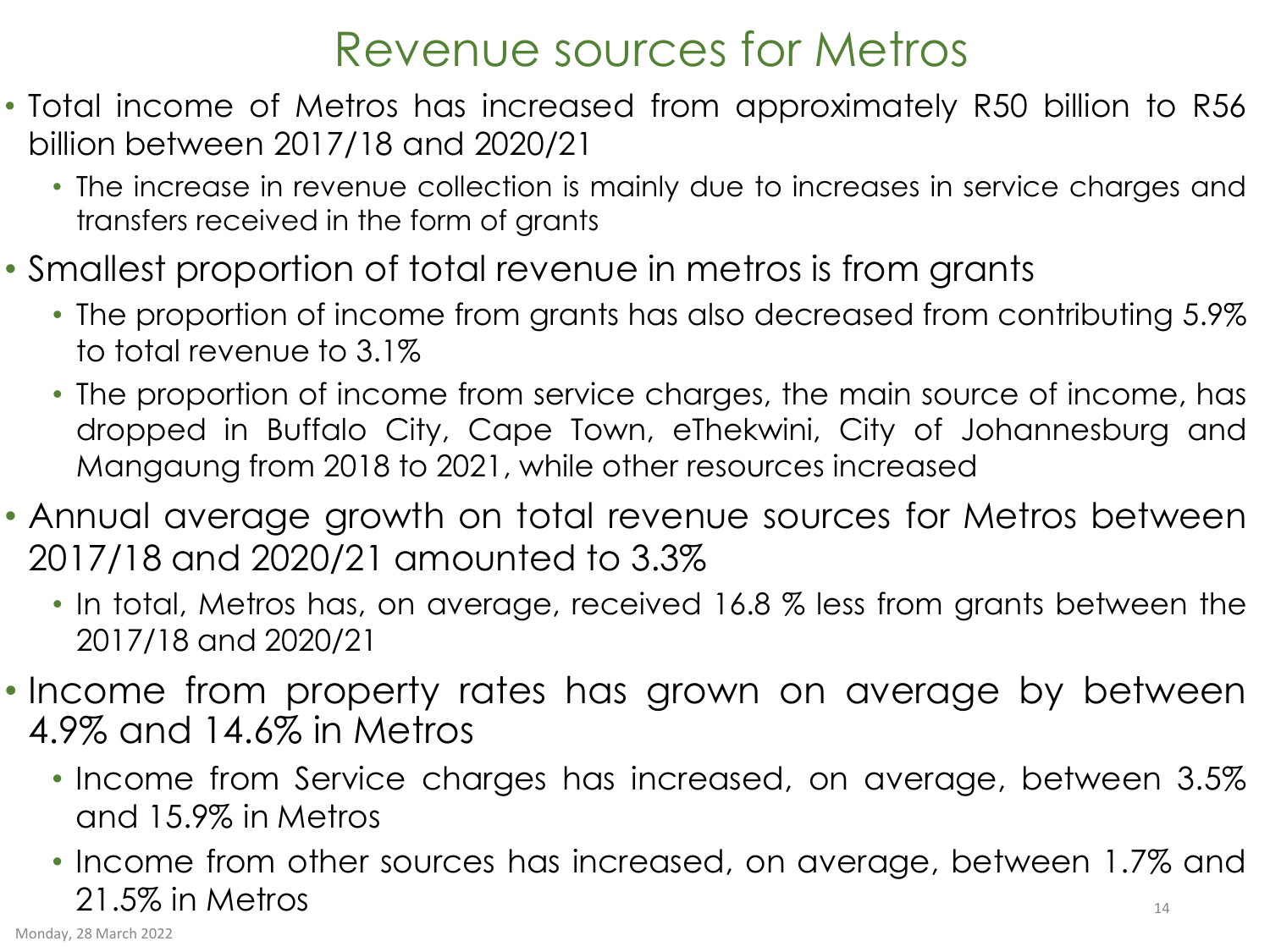#### Change in the proportion of revenue

- Municipalities have collected between 74.8% and 77.6% of their operating revenue between 2017/18 and 2020/21
- Operating expenditure was between 64.2% and 68.0% during the same period
	- This slower expenditure than revenue collections resulted in surpluses between 2017/18 to 2020/21
- In total the operating revenue collection rate, per source, range between 69.6% and 77.6%
	- The slowest collection rates were recorded for fines (between 50.9% and 59.1%) and the highest rates are from transfers recognised (between 81.8% and 89.0%)
- The annual average growth rates of the main operating revenue sources, in municipalities, between 2017/18 and 2020/21 ranged between 5.5% and 38.4%
	- Interest earned on outstanding debt grew by 15.8% while sanitation revenue grew by 14.8%
	- The slowest annual average growth rates over the period was on electricity and water revenue at 5.8% and 5.5% respectively
- The main sources of capital expenditure are transfers received from national and provincial governments
	- The transfer rates in three of the financial years were below 50% except for 2019/20 when the transfers peaked at 71.1%
	- This high capital revenue collection rate in 2019/20 can be attributed to the higher internally generated funds when compared to the other years
- The expenditure rates were below 50% in three of the financial years except for 2019/20 when expenditure peaked at 67.0 per cent in the third quarter
	- The highest proportion of the capital budget was spent on road transport, water, electricity, waste water management and housing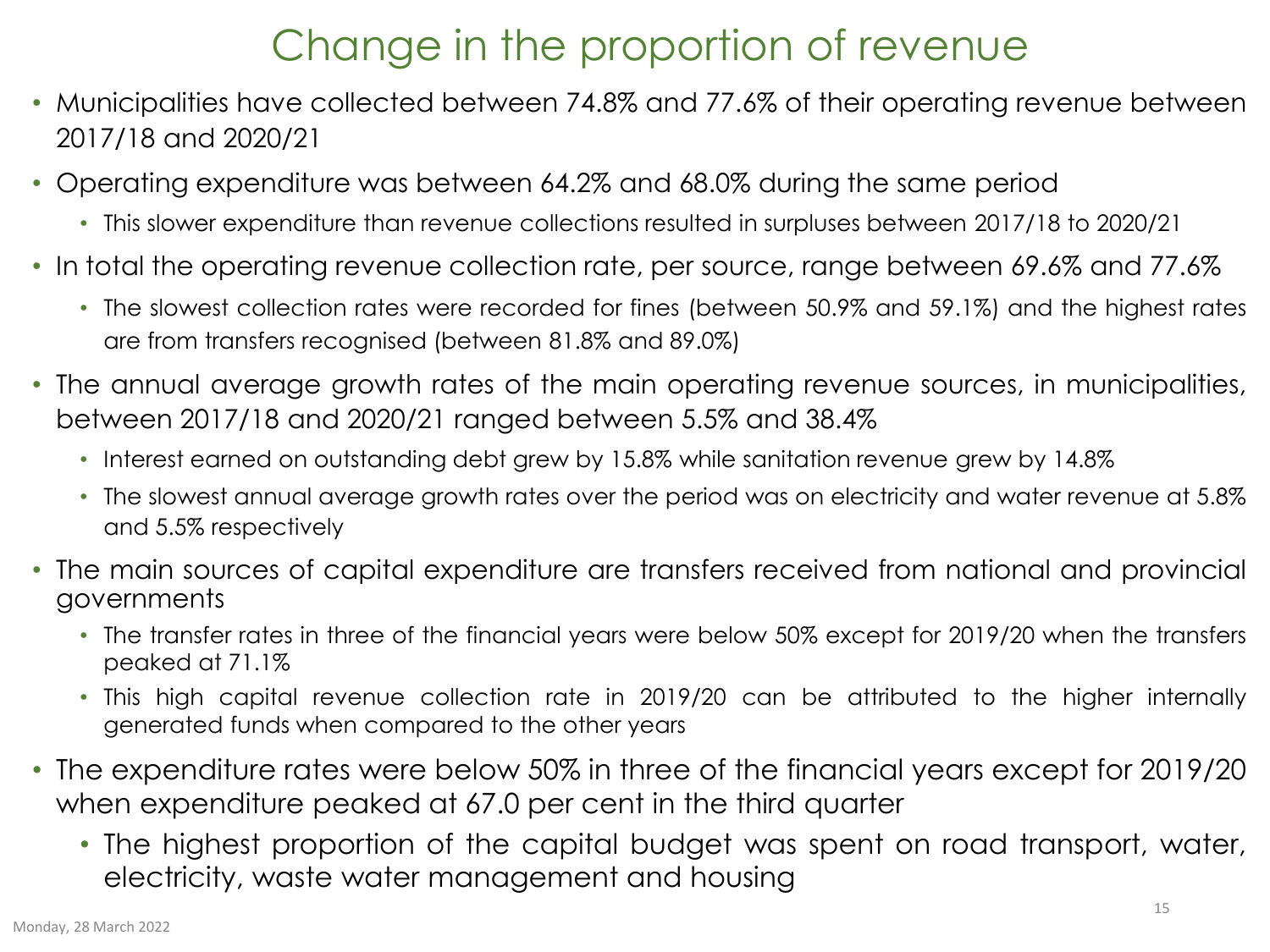#### Change in transfers from nationally raised revenue 2021 MTEF

- 2021 MTEF reductions to the public-service wage bill affected national and provincial government only, resulting in local government's share of revenue to rise in relative terms
- At the same period, transfers to local government were reduced by R20.2 billion, including R15.5 billion from the local government equitable share, R2.7 billion from the general fuel levy and R2 billion in direct conditional grants since the previous MTEF
- The reduction to direct local government conditional grants includes R329 million from the municipal infrastructure grant and R21 million from the integrated urban development grant.
	- These amounts were reprioritised from underspending grants to fund a once-off councillor gratuity for non‐ returning councillors.
- The largest proportional reduction of R1.3 billion to local government grants were made in the public transport network grant.
	- The reason for this reduction was that only six of the thirteen cities receiving the grant have successfully launched public transport systems.
	- Indirect conditional grants are reduced by R286 million over the period
- Metropolitan municipalities receive 31% of the total transfers to municipalities, while between 20% and 21% are transferred to district and local municipalities.
- The annual average growth of transfers to metros are 3% over the 2021 MTREF, 5% for district municipalities Monday, 28 March 2022 16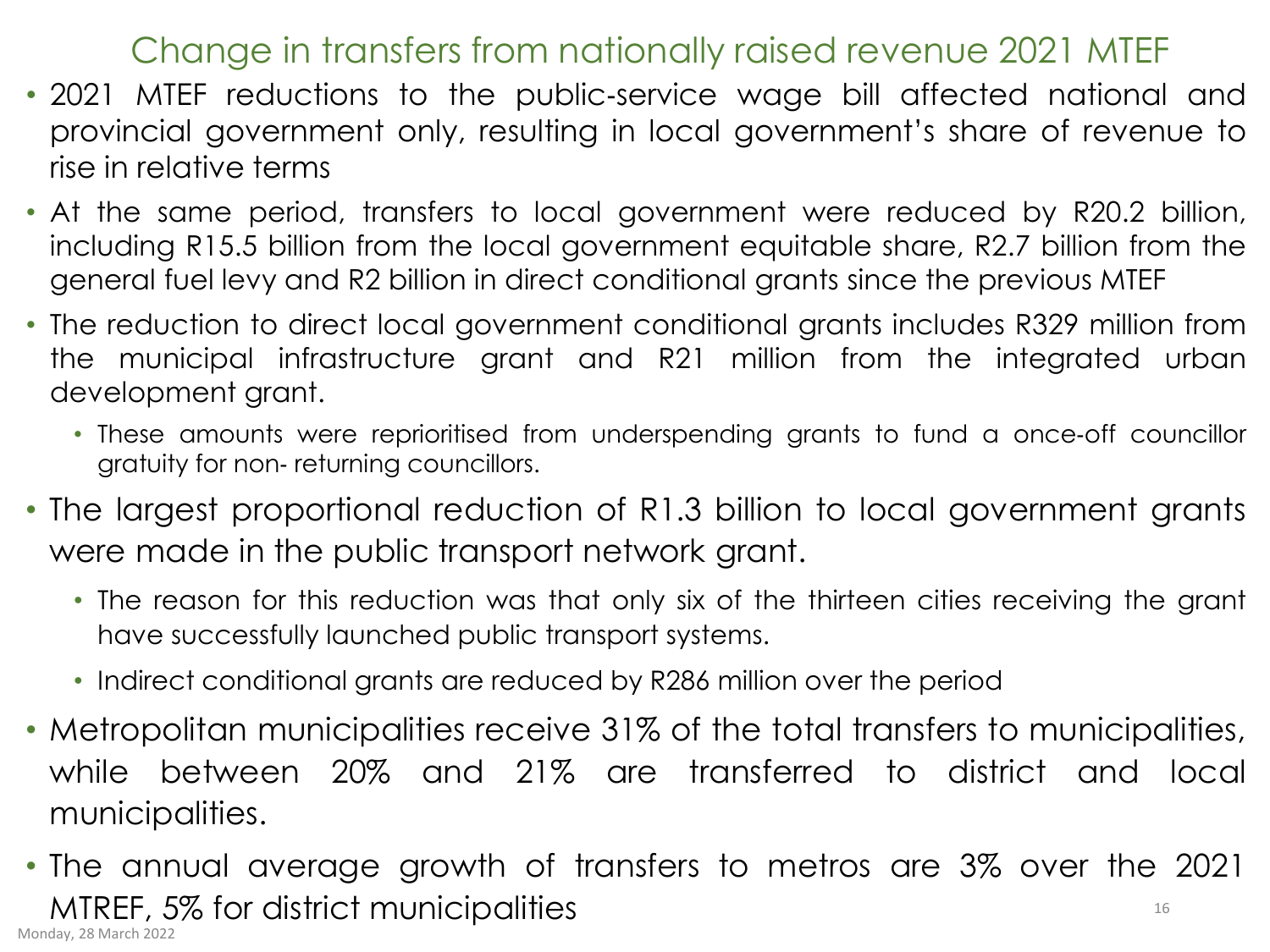#### Implications for the District Development Model

- The District Development Model is a practical Intergovernmental Relations (IGR) mechanism to enable all three spheres of government to work together, with communities and other stakeholders, to plan, budget and implement together
- Declining budgets due to the declining revenue collection rates and transfers from other spheres of government to municipalities are concerns that will adversely affect the implementation of the District Development Model
- The success of the implementation of the DDM is largely linked and dependent on certain government sectors policy and budgets, these departments include; Public Enterprises; Mineral Resources and Energy; Tourism; Trade, Industry and Competition; and Water and Sanitation
- All these government departments' appropriations were reduced from the 2020/21 appropriations. The highest increases of between R1.7 billion and R7.5 billion are reflected in Cooperative Governance, Basic Education, Health, Social Development and Transport